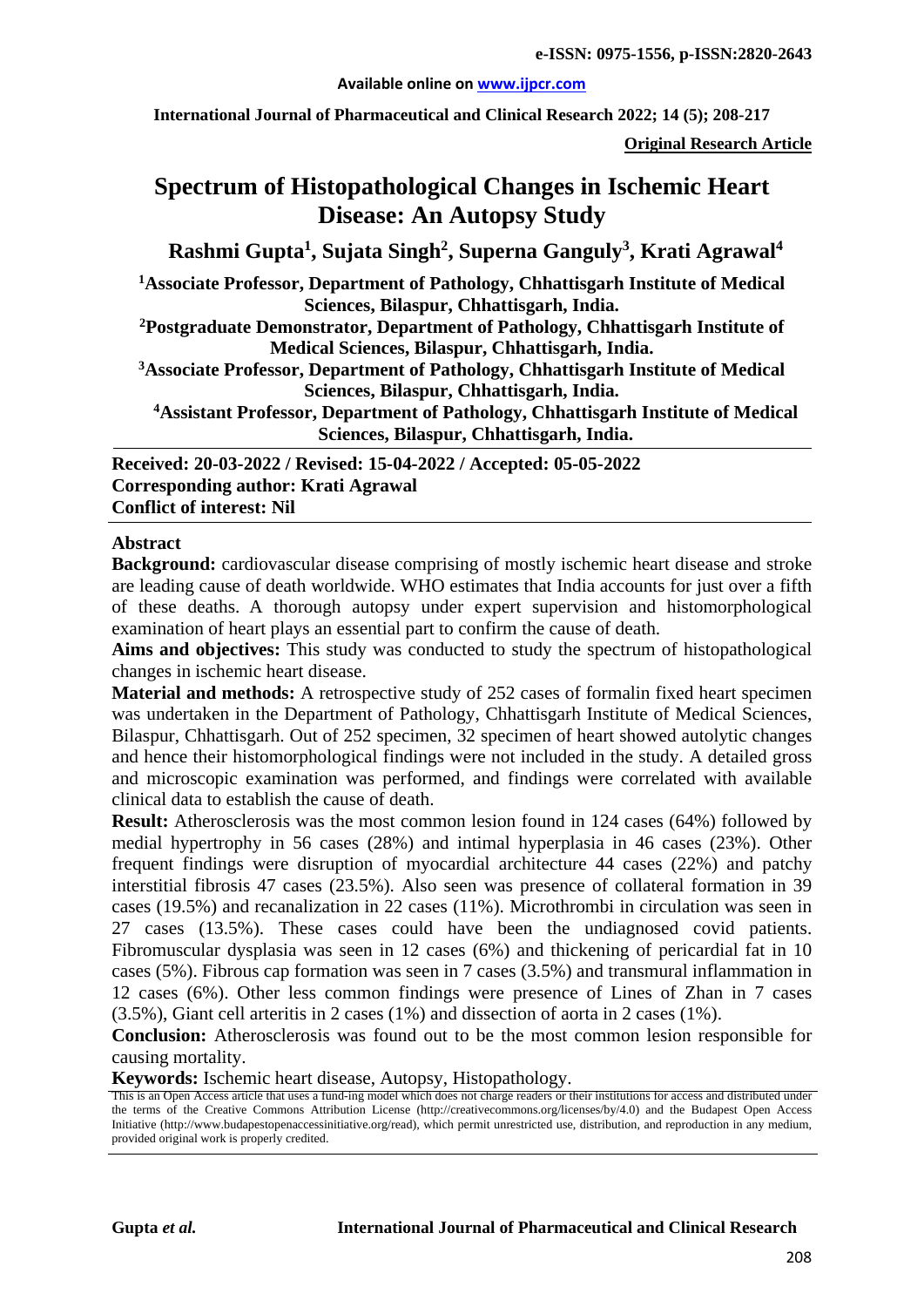## **Introduction**

The term autopsy is derived from ancient Greek word autopsia, means "to see for oneself", autos ("oneself") and opsis ("eye") [1]

Cardiovascular diseases (CVD) are the leading cause of death worldwide with an incidence of 60-70% [2] and now have become the leading cause of morbidity in India.[3] cardiovascular disease, comprising mostly ischaemic heart disease and stroke, is the leading cause of death worldwide, accounting for 17·7 million deaths annually. Of these deaths, 6·2 million (35%) occur in middle age (30–69 years). [4]

WHO estimates that India accounts for just over a fifth of these deaths <sup>4</sup> and therefore reduction of global cardiovascular mortality greatly depends on India, where cardiovascular disease develops a decade earlier in life compared with high-income countries. [5]

## **Aim**

To evaluate the spectrum of histomorphological changes in ischemic heart disease in autopsy samples and confirming the cause of death.

#### **Material and Methods**

A retrospective study of 252 cases of formalin fixed heart specimen was undertaken in the Department of Pathology, CIMS Bilaspur, Chhattisgarh. These autopsies were performed under the supervision of forensic experts. In this study whole heart specimen or tissue bits from heart were included. Out of 252 specimen, 32 specimens of heart showed autolytic changes and hence their histomorphological findings were not included in the study. The samples were received in formalin fixative (10%). Clinical details and proper history were collected for the respective case. After fixing the specimen for 24 hours grossing was performed. During grossing firstly the samples were weighed and then measured, followed by examining the external surface for any gross abnormality like any congenital anomaly, change in color, presence of infarct, tear, rupture etcetera. The vessels were analysed for wall thickness, change in texture, presence of any occlusion or plaque. The mitral valve and tricuspid valve were examined for presence of any vegetation, hardening and presence or absence of any thrombi. After thorough examination with naked eye and measuring the thickness of ventricular walls, 4-5mm thick section were taken from representative site such as Aorta, right ventricular wall, left ventricular wall, interventricular septum, right coronary artery, left coronary artery. The sections were stained in Hematoxylin and Eosin and examined under microscope. The histopathological findings were kept in record and were correlated with gross findings and were further extrapolated to draw light upon the cause of death.

## **Results**

Out of 252 cases 32 cases showed autolytic changes and 20 cases of heart were received in pieces, hence their histopathological findings could not be included in our study. We performed our study on 200 formalin fixed specimens of heart. All the cases were divided into various strata depending upon age, sex, mode of death, and spectrum of histopathological changes in the heart. The youngest case was a set of 2 day female twins and oldest being 86 year old male forming a age group range of 0-86 years and mean age of 41.54. The incidence of IHD was found to be higher in male population. Out of 200 cases only 56 were female and rest of the cases were male with M:F ratio being nearly 3:1. The mean age of ischemic heart disease in male population was 43.8 and in females 25.2.

The weight of heart after fixing overnight in formalin solution ranged from 20- 340 gms in males and 20- 270 gms in females. The weight of heart was found to be in upper range in male population in deaths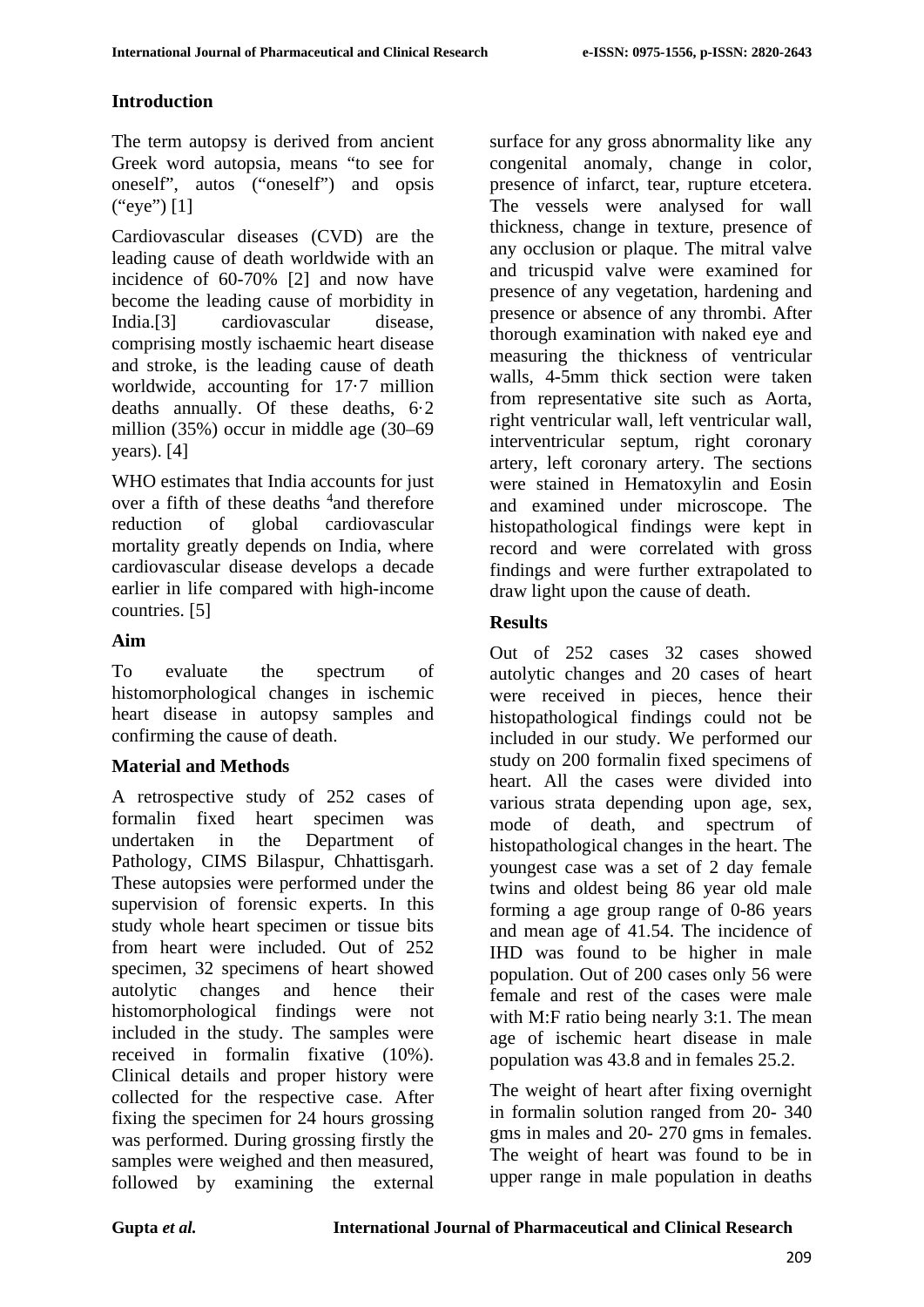related to chronic alcoholism due to thick layer of pericardial fat associated with it. The weight of heart was found out to be 290 gms in male subjects and 240 gms in female subjects.

The mode of death was found to be variable. The most common clinical history was being some sort of cardiovascular event (45%) like heaviness and pain in chest, difficulty in breathing, shoulder pain and dizziness. Second most common cause was chronic underlying illness (33%) most common being

Diabetes in adults followed by chronic alcoholism (5%). In children most common etiology was being congenital heart disease. Rest of the patients were brought dead without much significant clinical details available to access the cause of death.

A wide array of histopathological changes was noted in various specimens. The most common finding was presence of atherosclerosis in coronaries, left coronary artery being the most commonly involved.





|  |  |  |  | Table 1: Histopathological Changes in Ischemic Heart Disease |
|--|--|--|--|--------------------------------------------------------------|
|--|--|--|--|--------------------------------------------------------------|

| <b>S. NO</b> | HISTOPATHOLOGICAL CHANGES      | <b>NUMBER OF CASES</b> |
|--------------|--------------------------------|------------------------|
| 1.           | Atherosclerosis                | 124(64%)               |
| 2.           | Fibrous cap                    | $7(3.5\%)$             |
| 3.           | <b>Interstitial fibrosis</b>   | 47(23.5%)              |
| 4.           | Fibromuscular dysplasia        | 12(6%)                 |
| 5.           | Medial hypertrophy             | 56(28%)                |
| 6.           | Intimal hyperplasia            | 46(23%)                |
| 7.           | Microthrombi                   | 27(13.5%)              |
| 8.           | Collateral formation           | 39(19.5%)              |
| 9.           | Recanalization                 | $22(11\%)$             |
| 10.          | Dissection of aorta            | $2(1\%)$               |
| 11.          | Thickening of pericardial fat  | $10(5\%)$              |
| 12.          | <b>Transmural</b> inflammation | 12(6%)                 |
| 13.          | Giant cell arteritis           | $2(1\%)$               |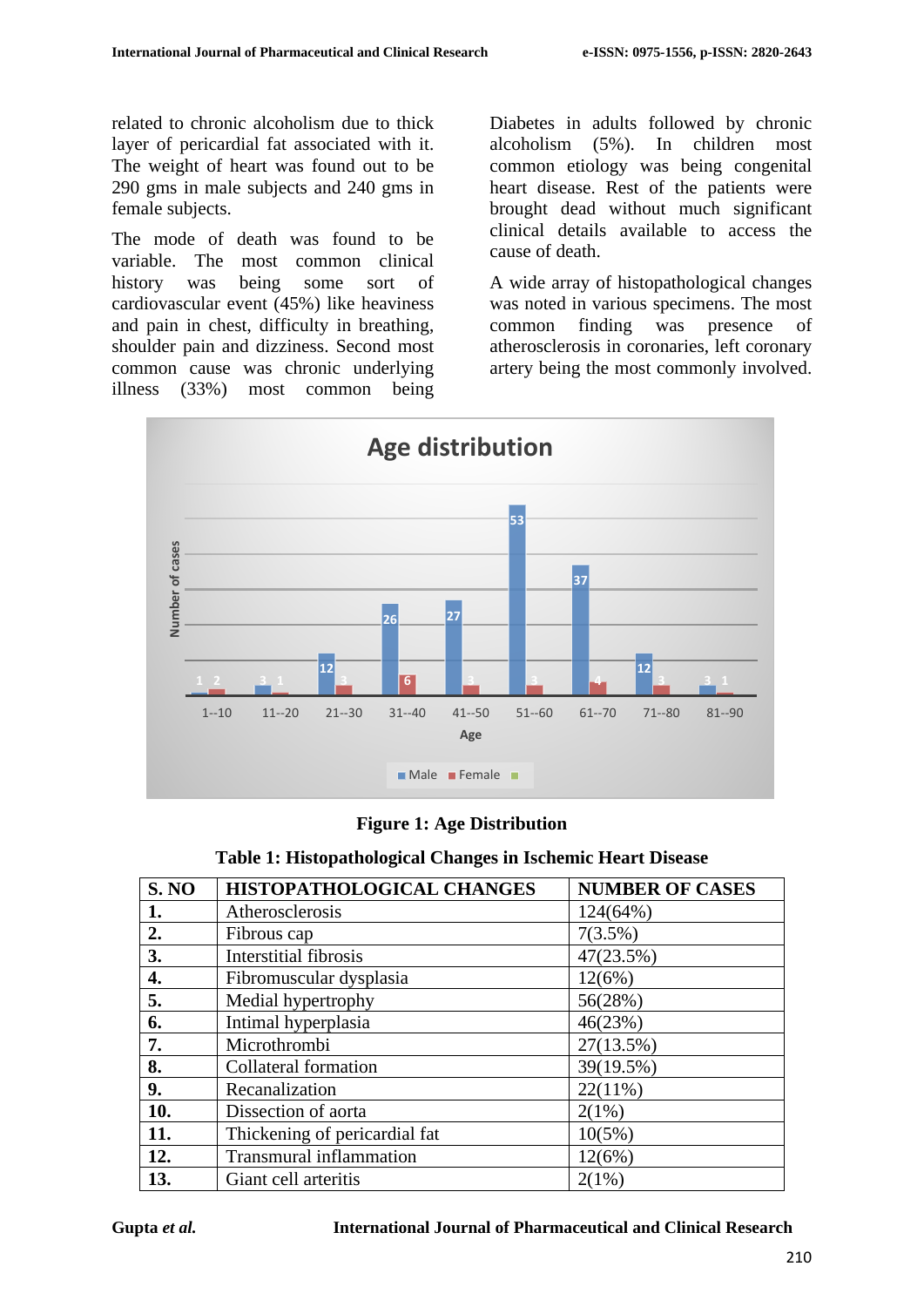|     | Disruption of myocardial architecture | 44(22%)   |
|-----|---------------------------------------|-----------|
| lv. | Lines of Zhan                         | $7(3.5\%$ |



Figure (1): Fibrous cap; (2): Patchy interstitial fibrosis; (3): Fibromuscular dysplasia



Figure (4): Atheroma; (5) Collateral formation; (6) Dense Inflammation



Figure (7): Medial hypertrophy, intimal hyperplasia, clot; (8): Foam cells deposition; (9): Disruption of myocardial architecture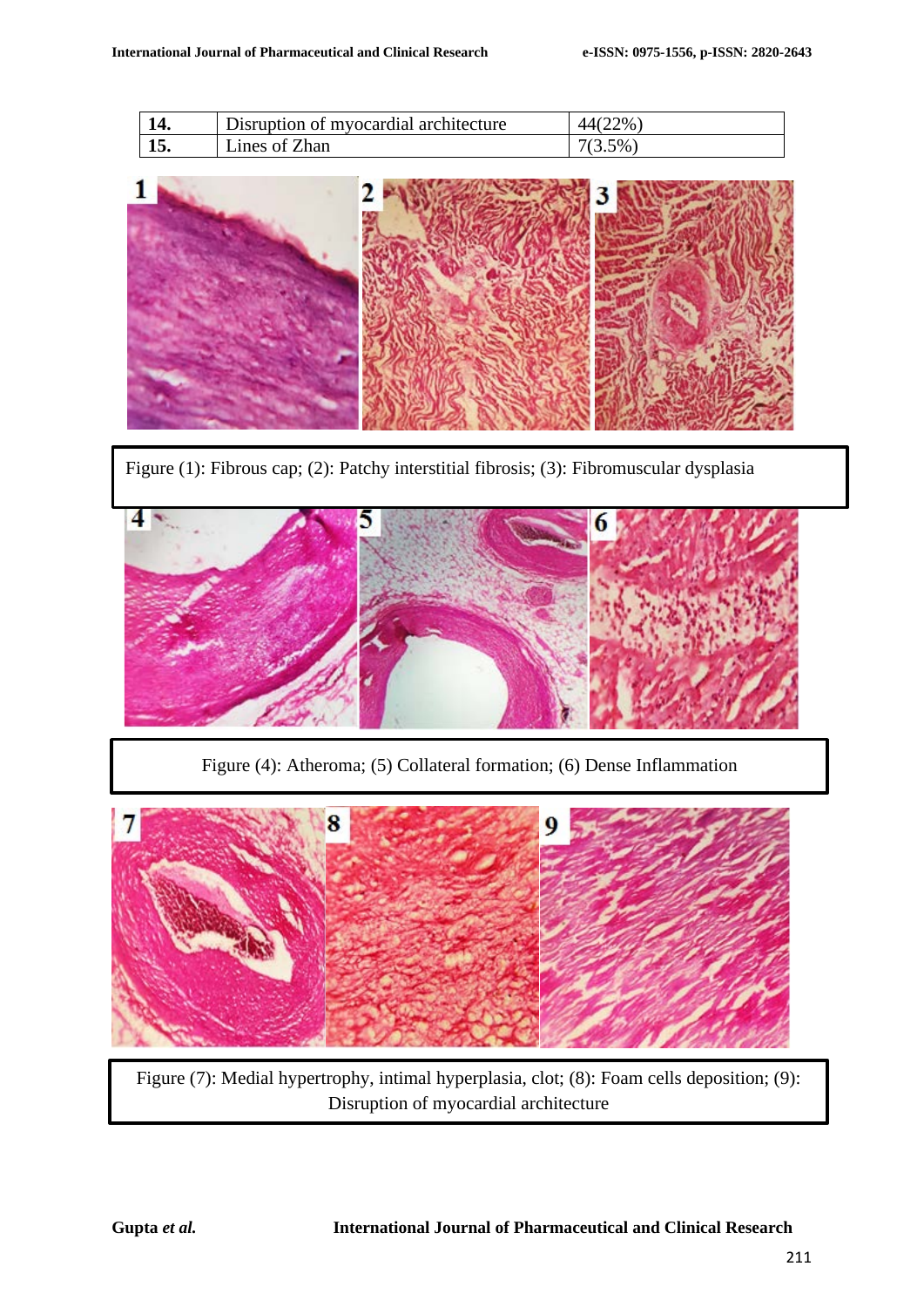

Figure (10) and (11): Thicking of pericardial fat; (12): Transmural inflammation



Figure (13): Dissection of aorta; (14) and (15): Microthrombi



Figure (16): Fibroatheroma; (17): Recanalization; (18): Fatty streak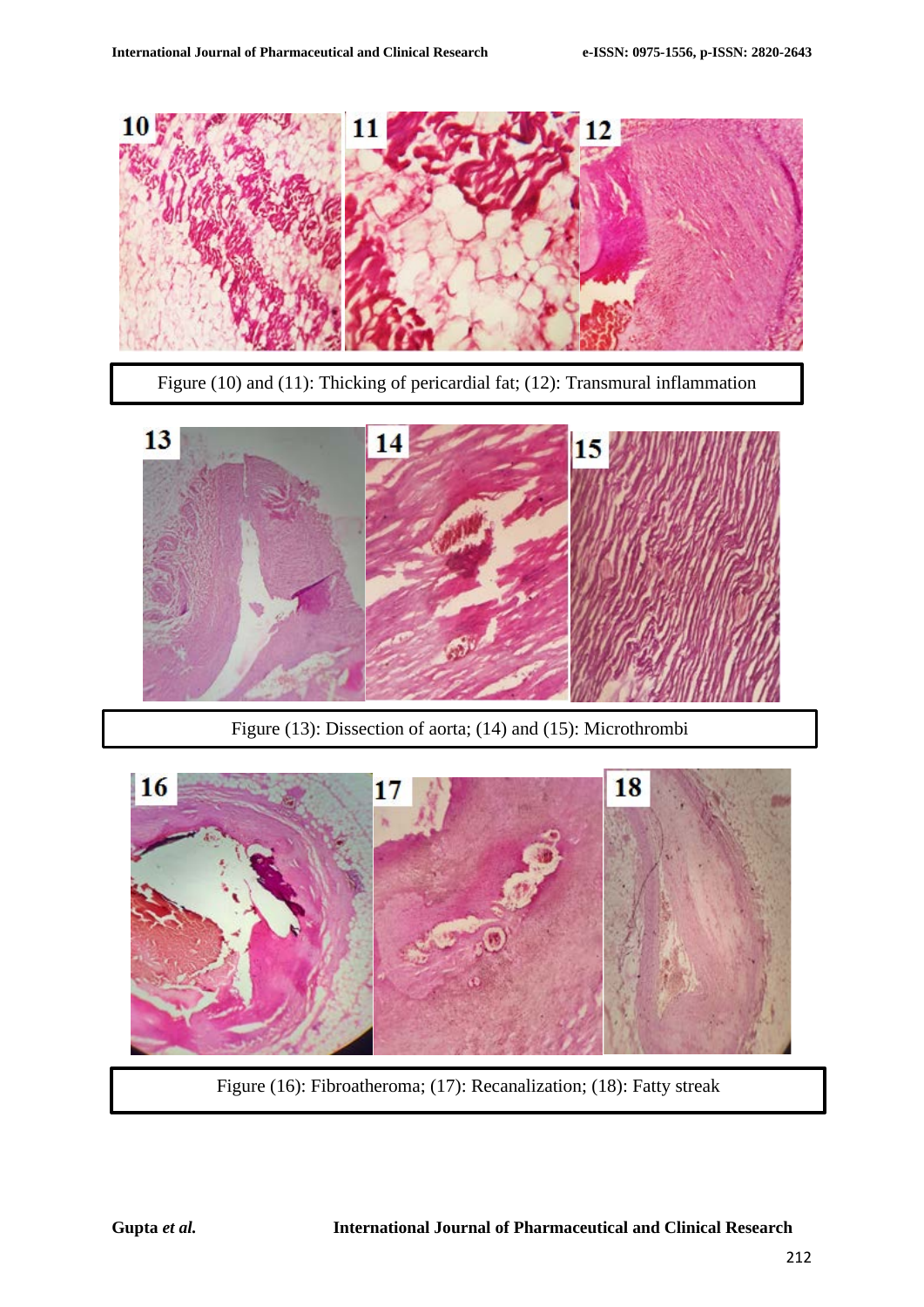

Figure (19): Lines of Zhan; (20-24): Giant cell arteritis-Narrowing of lumen, granuloma like lymphocytic collection, histiocytes with calcification



Figure (25): Giant cell arteritis causing dilatation and obliteration of RCA; (26): Thickening of pericardial fat; (27): Fatty steak formation in Aorta

#### **Discussion**

A thorough study of the cause of death including detailed sampling during postmortem examination and correlating it with microscopic features can establish whether the death occurred due to cardiovascular event or not. Postmortem examination is the only means to establish

the cause of death. In our study we included microscopic features of 200 cases. Ischemic heart disease and changes induced by it were found to be more common in male population, M:F ratio being nearly 3:1. The incidence of cardiovascular events were most prevalent in  $5-6$ <sup>th</sup> decade irrespective of gender. In a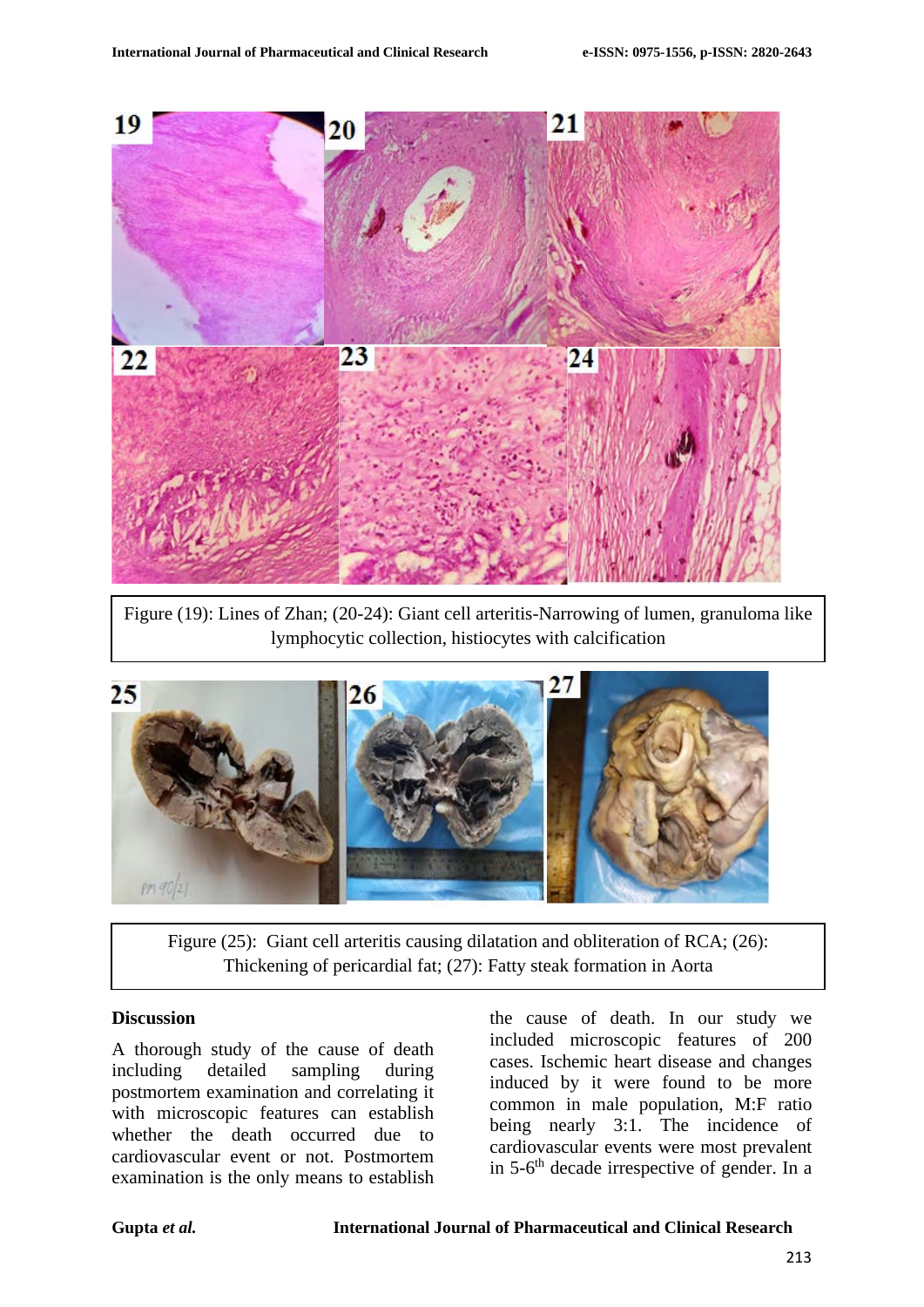study conducted on 200 cases for a period of two and a half years by Marwah et al [6 ] also showed that histopathological changes in heart were more common in males (92%) than in females (8%) with maximum number of cases being in 41-50 years age group. Garg et al [7] in their study of 141 cases over two years period also had most of the cases (48.9%) with cardiovascular deaths in the age group 41- 60 years.

In our study atherosclerosis was the most common finding present in most of the cases who have had history of cardiovascular event (64%). Similar findings have been reported by Garg et al (55.3%)7, Chandrakala Joshi [8] (64%) and Ekta Rani et al [9] (77.3%) have shown atherosclerosis to be the commonest finding in their studies.

Patchy areas of interstitial fibrosis was seen in 47(23.5%) cases along with disruption of myocardial architecture 46 cases(23%) which indicates some sort of remote ischemic injury. Medial hypertrophy in 56(28%) cases and irregular intimal hyperplasia in 46(23%) cases were seen concordant with each other. Medial hypertrophy is most often noted as a secondary response to hypertension and can occur in both large and small muscular arteries. Intimal hyperplasia is the universal response of a vessel to injury, and it is an important reason of late bypass graft failure, particularly in vein and synthetic vascular grafts. Also seen was presence of collateral circulation in 39(19.5%) cases and recanalization in 22(11%) cases. Anastomotic channels, known as collateral vessels, can develop in the heart as an adaptation to ischemia. [10,11]

Lines of Zhan were noted in 7(3.5%) of cases. Lines of Zahn are a characteristic of [thrombi.](https://en.wikipedia.org/wiki/Thrombus) [12] They have visible and microscopic alternating layers (laminations).[13,14] [Platelets](https://en.wikipedia.org/wiki/Platelets) mixed with [fibrin](https://en.wikipedia.org/wiki/Fibrin) form lighter layers. [13] Red [blood cells](https://en.wikipedia.org/wiki/Red_blood_cell) form darker layers. [13] Lines

of Zahn can be used to confirm diagnosis of a thrombus. [12] Their presence implies thrombosis at a site of rapid [blood](https://en.wikipedia.org/wiki/Blood_flow)  [flow](https://en.wikipedia.org/wiki/Blood_flow) that happened before death. They are more common in thrombi formed in the [heart](https://en.wikipedia.org/wiki/Heart) or [aorta.](https://en.wikipedia.org/wiki/Aorta) [15] In veins or smaller arteries, where flow is not as constant, they occur less frequently. [16]

Two cases (1%) showed dissection of aorta. The rupture was most likely due to myocardial infarction as there was associated ischemic necrosis, inflammation and hemorrhage at the site of rupture.

Transmural inflammation was seen 12(6%) cases. This can be a possible cause of sudden cardiac death as transmural inflammation can instigate rupture of unstable plaque. Maresi E et al [17] describe a case of sudden cardiac death caused by the simultaneous multivessel rupture of unstable atherosclerotic plaques, triggered by a transmural inflammatory process (coronaritis).

We found presence of microthrombi in 27(13.5%) cases. These patients could have been the undiagnosed covid patients who suffered stroke due to presence of microthrombi in the circulation. In a retrospective study of 214 hospitalized COVID-19 patients from Wuhan, China, 5.7% of the severe patients suffered a stroke. [18] One of the emerging hallmarks of severe COVID-19 is a coagulopathy that has been termed "sepsis-induced coagulopathy" (SIC) with high D-dimer levels and elevated fibrinogen. [19,20] SIC is a precursor state to DIC and associated with elevated prothrombin time (PT). elevated D-dimer, and thrombocytopenia, but without hypofibrinogenemia. It is related to an infection-induced systemic inflammatory response with endothelial dysfunction and microthrombosis with organ failure and usually no bleeding. [20]

Fibrous cap formation was seen in 7(3.5%) cases and fibromuscular dysplasia in  $12(6%)$  cases out of which  $8(4%)$  were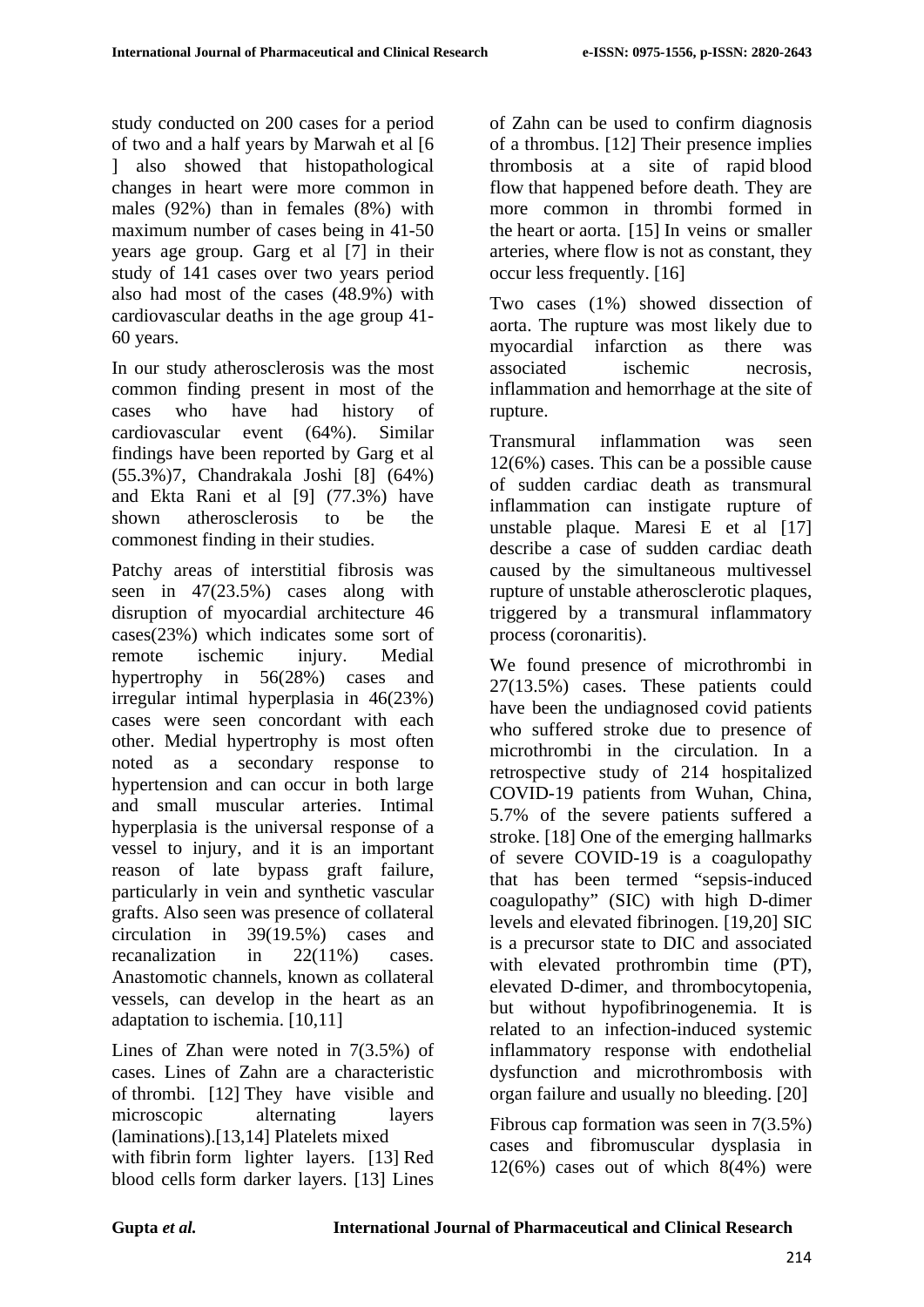female. In study by Begelman et al [21] it was found Fibromuscular dysplasia is an uncommon angiopathy that occurs in young to middle-aged, predominately female individuals. The disease consists of a heterogeneous group of histologic changes, which ultimately lead to arterial narrowing. Clinical manifestations reflect the Giant cell arteritis was present in 2(1%) of the cases. One of the cases was a 24-year-old male and other was a 63-yearold male. There was presence of wall thickening with significant narrowing of vessel lumen. Adventitia showed granuloma like collection of lymphocytes and histiocytes with broadening of vasa vasorum. Medial layer showed hypertrophy, calcification and focal areas of degeneration.

A study by SamsonM et al [22] demonstrated that GCA-related stroke essentially affects the vertebrobasilar territory and mainly occurs in old men with associated vascular risk factors. Although rare, GCA symptoms must be searched for in elderly patients with stroke. Our study shows GCA can affect younger population as well.

We had received whole heart specimen of a 28 year old male who had history of ingestion of some tablets which were presumed to be poisonous. Two hours after taking the tablets he started having pain in chest, weakness over left side of face, difficulty in speech and swallowing, altered sensorium. On microscopy features were suggestive of Myocardial infarction, right ventricle characterized by myocardial ischemia, occlusive thrombi and intense congestion of blood vessels. Later on it turned out that the patient had consumed Sildenafil citrate without achieving an erection or participating in sexual activity. A case report by Habek et al [23] emphasize that stroke is, although rare, real side effect of sildenafil. Potential users should be warned before taking it, especially if they have other stroke risk factors, as recommended by the manufacturer.

A common finding which was present in 10(5%) cases was thickening of pericardial fat pad. This also resulted in difficulty in localizing coronaries while performing the grossing of the specimens. On microscopy of such specimens there was presence of features of myocardial ischemia. A study by Mohamed Al-Rawahi et al [24] demonstrated growing evidence that pericardial fat has direct effect on atrial fibrillation prevalence, severity and recurrence after ablation. Pericardial fat is also highly metabolically active and is an important source of several adipokines and cytokines. [25] Although obesity may impact AF incidence via several mechanisms, a relation between local pericardial fat depots surrounding the heart and AF has been recently described which may have important pathophysiological implications.

# **Conclusion**

This study has taken consideration into histopathological findings of ischemic heart disease and correlating it with the cause of death. In our study atherosclerosis is the leading cause of morbidity in ischemic heart disease. There was presence of microthrombi in considerable number of cases which are most likely to be covid induced. This proves the importance of getting tested for covid symptoms so as to intervene into the ongoing pathophysiology responsible for covid induced stroke. The autopsy is a vital tool to establish the cause of death.

# **Reference**

- 1. Sulegaon R, Kulkarni D, Chulki S. Medicolegal autopsies - Interesting and incidental findings. Int J Forensic Sci Pathol. 2015:3(8):156-60.
- 2. Matoba R, Shikata I, Iwai K, Onishi S, Fujitani N, Yoshida K, et al. An epidemiologic and histo-pathological study of sudden cardiac death in Osaka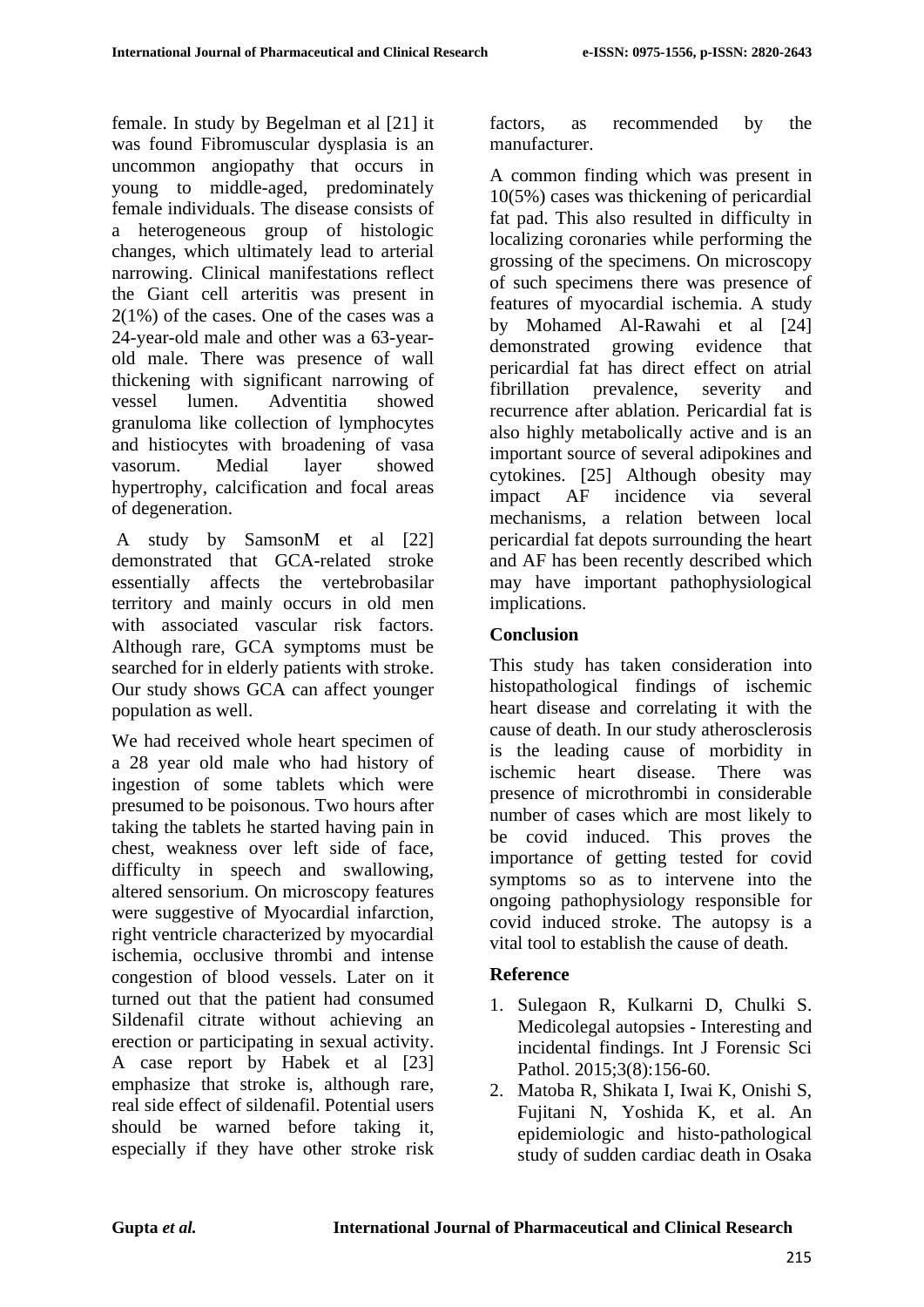Medical Examiner's office. Jpn Circ J. 1989;53(12):1581–8.

- 3. Prabhakaran D, Jeemon P, Roy A. Cardiovascular Diseases in India: Current Epidemiology and Future Directions. Circulation. 2016;133(16):1605-20.
- 4. WHO. Global health estimates 2015: deaths by cause, age, sex, by country and by region, 2000–2015. Geneva: World Health Organization, 2016.
- 5. Prabhakaran D, Jeemon P, Roy A. Cardiovascular diseases in India. Circulation 2016; 133: 1605–20.
- 6. Marwah N, Sethi B, Gupta S, Duhan A, Singh S. Histomorphological spectrum of various cardiac changes in sudden death: An autopsy study. Iranian J of Pathol. 2011;6(4):179-186.
- 7. Garg S, Hasija S, Sharma P, Kalhan S, Saini N, Khan A. A Histopathological analysis of various heart diseases: an autopsy study. Int J Res Med Sci. 2018; 6(4):1414-18.
- 8. Joshi C. Postmortem study of histopathological lesions of heart in cases of sudden death - An incidental finding. J Evid Based Med Healthc 2016; 3(6), 184-188.
- 9. Ekta Rani, Kumar S, Mehrolia V. Morphological Patterns in Heart Diseases-An Autopsy Study. Int. J of Current Advanced Research.2017; 06(08): 5391-5393
- 10. Fujita M, Sasayama S, Ohno A, et al. Importance of angina for development of collateral circulation. Br Heart J 1987; 57:139.
- 11. Tayebjee MH, Lip GY, MacFadyen RJ. Collateralization and the response to obstruction of epicardial coronary arteries. QJM 2004; 97:259.
- 12. "11 Thrombosis". Thrombosis and Bleeding Disorders - Theory and Methods. Academic Press. 1971. pp. 488–534.
- 13. Lee R, Adlam D, Clelland CA, Channon KM (May 2012). "Lines of Zahn in coronary artery thrombus". European Heart Journal. 33 (9): 1039.
- 14. Saha P, Humphries J, Modarai B, Mattock K, Waltham M, Evans CE, et al. (March 2011). "Leukocytes and the natural history of deep vein thrombosis: current concepts and future directions". Arteriosclerosis, Thrombosis, and Vascular Biology. 31 (3): 506–512.
- 15. Stone J, Hangge P, Albadawi H, Wallace A, Shamoun F, Knuttien MG, et al. Deep vein thrombosis: pathogenesis, diagnosis, and medical management. Cardiovascular Diagnosis and Therapy. December 2017:7 (Suppl 3): S276–S284.
- 16. Heo JH, Nam HS, Kim YD, Choi JK, Kim BM, Kim DJ, Kwon I (January 2020). "Pathophysiologic and Therapeutic Perspectives Based on Thrombus Histology in Stroke". Journal of Stroke. 22 (1): 64–75.
- 17. Maresi E, Midulla R, Cospite V, Morici N, Tavormina R, Fazio G, Orlando E, Porcasi R, Trapanese C, Procaccianti P. Transmural coronary inflammation triggers simultaneous multivessel rupture of unstable plaques. Ital Heart J. 2003 Jul;4(7):488-91.
- 18. Mao L, Wang M, Chen S, He Q, Chang J, Hong C, et al. Neurological manifestations of hospitalized patients with COVID-19 in Wuhan, China: a retrospective case series study. SSRN Electron J. 2020.
- 19. Tang N, Bai H, Chen X, Gong J, Li D, Sun Z. Anticoagulant treatment is associated with decreased mortality in severe coronavirus disease 2019 patients with coagulopathy. J Thromb Haemost. 2020.
- 20. Iba T, Levy JH, Warkentin TE, Thachil J, van der Poll T, Levi M. Diagnosis and management of sepsis-induced coagulopathy and disseminated intravascular coagulation. J Thromb Haemost. 2019;17(11):1989–94. arterial bed involved, most commonly hypertension (renal) and stroke (carotid).